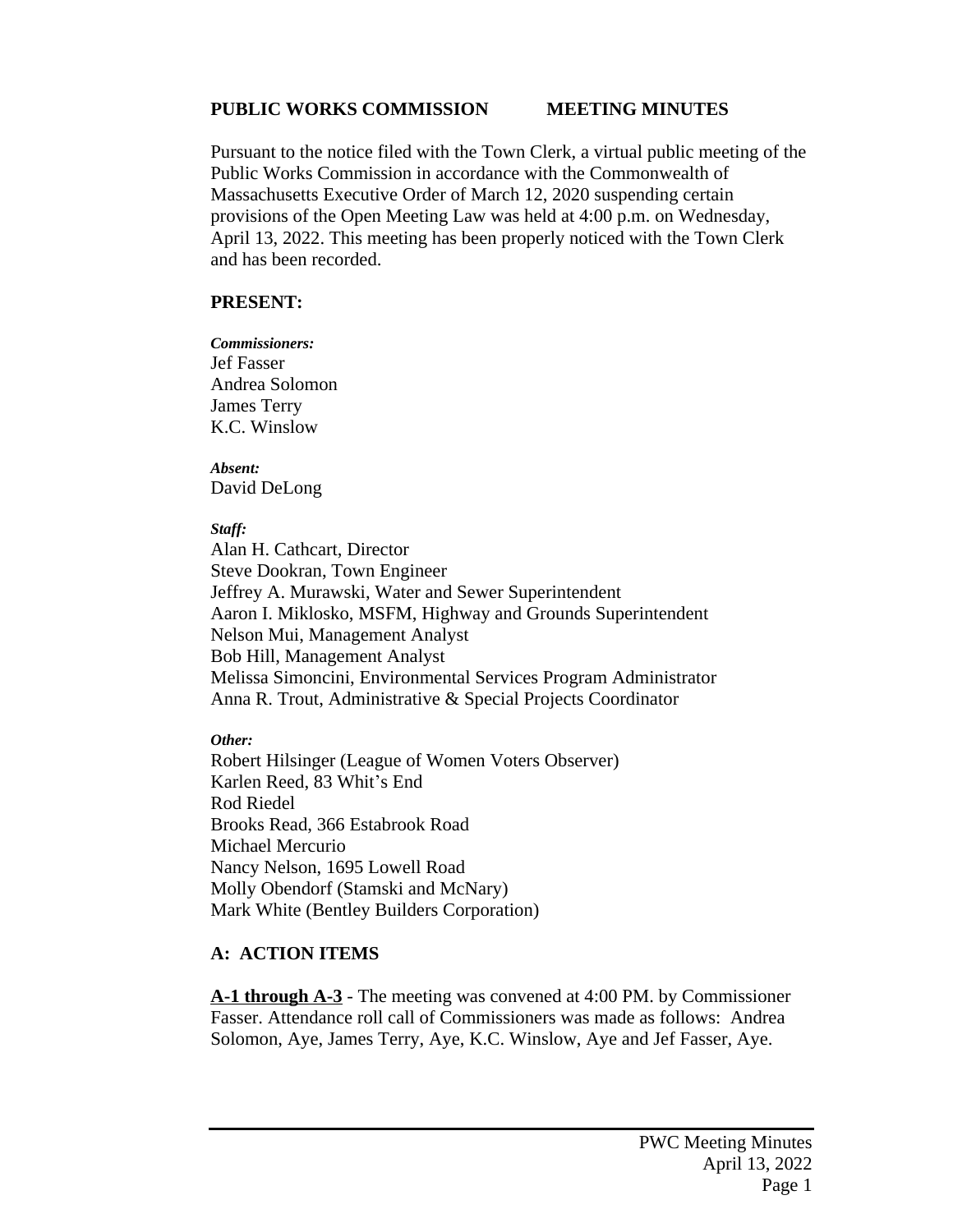The meeting minutes from March 1, 2022 were approved with correction provided by roll call: Andrea Solomon, Aye, James Terry, Aye, K.C. Winslow, Aye and Jef Fasser, Aye.

Director Cathcart reviewed the PWC meeting calendar. He explained that the next scheduled event is Town Meeting to be held on May 1 at the Concord Carlisle High School. The next Public Works Commission meeting will be held on May 11, at which time the annual Water/Sewer rate hearing is scheduled, along with a Roads Program update. A Solid Waste/Recycling rate hearing is tentatively scheduled on June 8.

Chairman Fasser suggested that an in-person meeting shall be held on May 11. All other commissioners present agreed. A new chair and vice-chair will also be elected on May 11.

# **D: DISCUSSION/ACTION ITEMS**

## **D-1: Public Hearing – Pond Street – Water Main Extension**

Director Cathcart explained the process that is in place for a water main extension, which involves a formal application from an interested party, review from town staff for conformance with department standards and a public hearing. This project proponent is requesting approval for a water main extension along the Pond Street public right-of-way. The extension, if approved, will create necessary water service "frontage" to a residential parcel located at 49 Pond Street. This request is related to a larger project that is being reviewed as part of a formal Definitive Subdivision Review process administered through Concord's Planning Department.

Staff verified that abutters have been notified of this public hearing via certified mail and that notice of this public hearing has been advertised in the Concord Journal.

Commissioner Terry **MOVED** to open the Public Hearing for a water main extension on Pond Street, Commissioner Solomon **SECONDED**, and it was **UNANIMOUSLY VOTED** by roll call vote as follows: Andrea Solomon, Aye, James Terry, Aye, K.C. Winslow, Aye and Jef Fasser, Aye.

Superintendent Murawski explained that the applicant has a parcel on Pond Street, which is a public right-of-way, which requires a water main extension. This extension is for 110 feet of 8 inch class 52 cement lined ductile iron water main, extending the existing dead-end water main along the paved public portion of Pond Street.

This submission was reviewed by the Water/Sewer and Engineering Divisions of Concord Public Works and both divisions recommend approval of the extension as shown on the plan. Director Cathcart added that the design was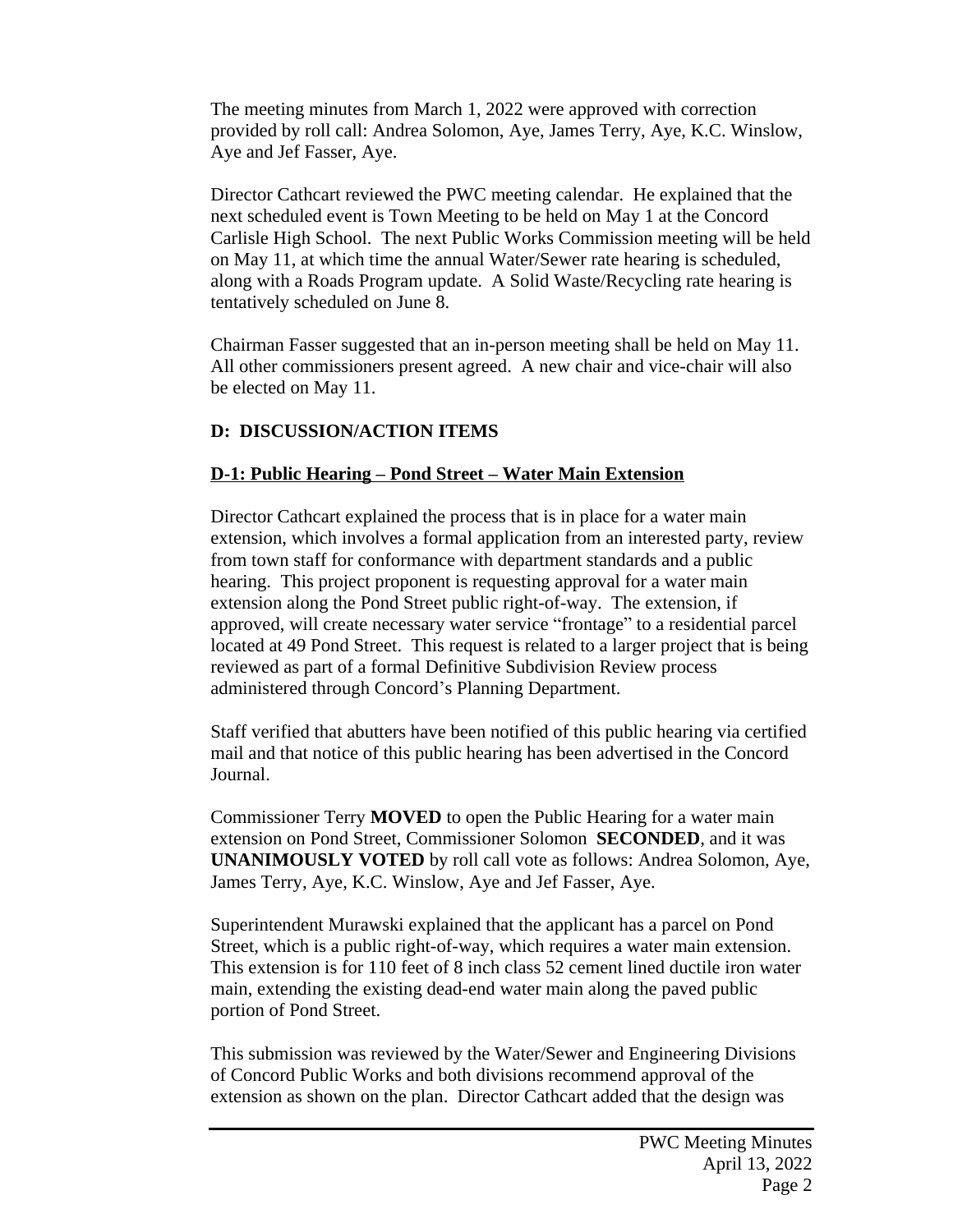developed with specific consideration of minimizing any adverse impact on public shade trees. The property at 49 Pond Street will be served with a private onsite septic system.

Commissioner Winslow **MOVED**, to close the Public Hearing for a water main extension on Pond Street, Commissioner Solomon **SECONDED** and it was **UNANIMOUSLY VOTED** by roll call vote as follows: Andrea Solomon, Aye, James Terry, Aye, K.C. Winslow, Aye and Jef Fasser, Aye.

Commissioner Terry **MOVED**, to approve the water main extension along Pond Street as detailed on a plan entitled "Water Main Extension, Phase One, in Concord, Massachusetts" dated May 20, 2021 and revised on April 5, 2022, prepared by George Dimakarakos, PE, of Stamski and McNary, Inc*.*, Commissioner Winslow **SECONDED** and it was **UNANIMOUSLY VOTED** by roll call vote as follows: Andrea Solomon, Aye, James Terry, Aye, K.C. Winslow, Aye and Jef Fasser, Aye.

Superintendent Murawski added that a mylar plan will be prepared and provided by the applicant, which will be signed by the Town Engineer and Public Works Commission.

## **D-2: Snow Maintenance Policy – Private Way – Sunnyside Lane**

Director Cathcart explained that a question was recently raised as to how the existing snow and ice removal policy within designated private ways, established back in 1964, would be impacted if a change was made to one of these private ways. Because this policy falls within the purview of the Public Works Commission, it is important to seek their guidance as to how such a change should be administered. The Commission had recently reviewed related maintenance and snow plowing activities of private roads when they had been determined to be in significant disrepair.

Town Engineer, Steve Dookran, explained where the Sunnyside Lane extension will be created. The road will be extended about 108 feet to the north, with a hammerhead configuration at the end of the way to allow for a vehicle to turnaround. The question was raised as to whether the Town would be required to plow this new section of road, as it would technically result in a "change" to the way that had been configured back in 1964. Upon researching this issue, it was determined that plowing services had been provided to this narrow gravel private way. The developer is proposing to make the entire stretch of road more uniform in width while paving the entire length as part of a subdivision project. The Engineering Division recommends that this altered street should continue to receive services from the Town for snow and ice removal as the extension length was relatively limited, the condition of the paved way would be easier on Town plow equipment than the gravel way and the hammerhead located at the end of the way could allow for a reasonable accommodation of snow banks and equipment maneuverability. This recommendation was offered with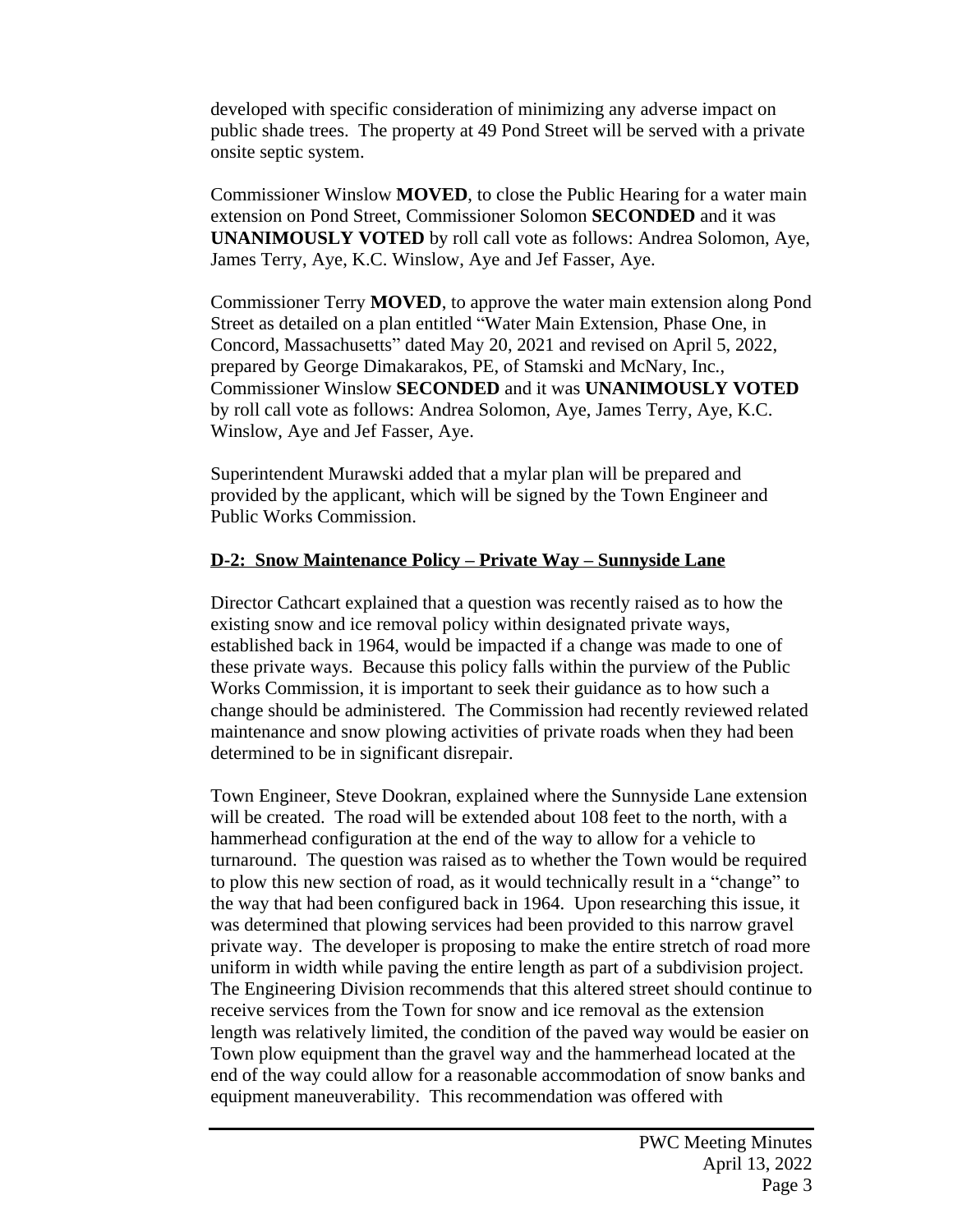consideration of a few conditions that could be put in place. One is that all owners along this private way commit to keeping the road in a well-maintained condition and second would be that owners sign a hold harmless agreement. Both of these conditions were stated in the 1964 policy and these conditions can also be made as a Planning Board approval stipulation.

Commissioner Winslow asked if there was a timeframe for this or if it would be in perpetuity. Director Cathcart responded that he was not aware of any sunset to this obligation (outside of the conditions established within the existing Policy). Upkeep and repair of the private roadway would continue to be the responsibility of the abutters.

Commissioner Fasser asked about current road treatment, Highway and Grounds Superintendent Miklosko responded that the road is salted and plowed. When asked about increased runoff as a result of paving the road, Ms. Obendorf of Stamski and McNary replied that there is a drainage design for the road with an infiltration basin for significant treatment. Mr. White added that there will be a homeowner's association with an agreement put in place to maintain the road.

Commissioner Terry **MOVED** that the changes in the aggregate to Sunnyside Lane proposed by AWMW, LLC in its subdivision application are not material enough to render the extended Sunnyside Lane ineligible for snow and ice removal under the 1964 policy. In addition, property owners are to keep the road in a well-maintained condition and sign a hold harmless agreement stipulated in Criteria #7 of the policy, Commissioner Winslow **SECONDED** and it was **UNANIMOUSLY VOTED** by roll call vote as follows: Andrea Solomon, Aye, James Terry, Aye, K.C. Winslow, Aye and Jef Fasser, Aye.

### **D-3: Town Meeting Preparation**

Director Cathcart reminded the Commission that there are a number of articles that directly relate to Public Works, which are generally annual actions that are fairly routine. While recommended by public works, they are technically sponsored through the Town Manager's office. As all have been deemed to be non-controversial, they have been placed on the consent calendar. These include the following articles:

- Article 28: Authorize Expenditure of Revolving Funds Under Mass. Gen. Laws C. 44, § 53e ½
	- o This is money collected through Street Opening Permits dedicated to expenses to support Engineering programs.
- Article 40: Solid Waste Disposal Fund Expenditures
	- o Trash/Recycling program monies received utilized to support that program.
- Article 41: Sewer System Expenditures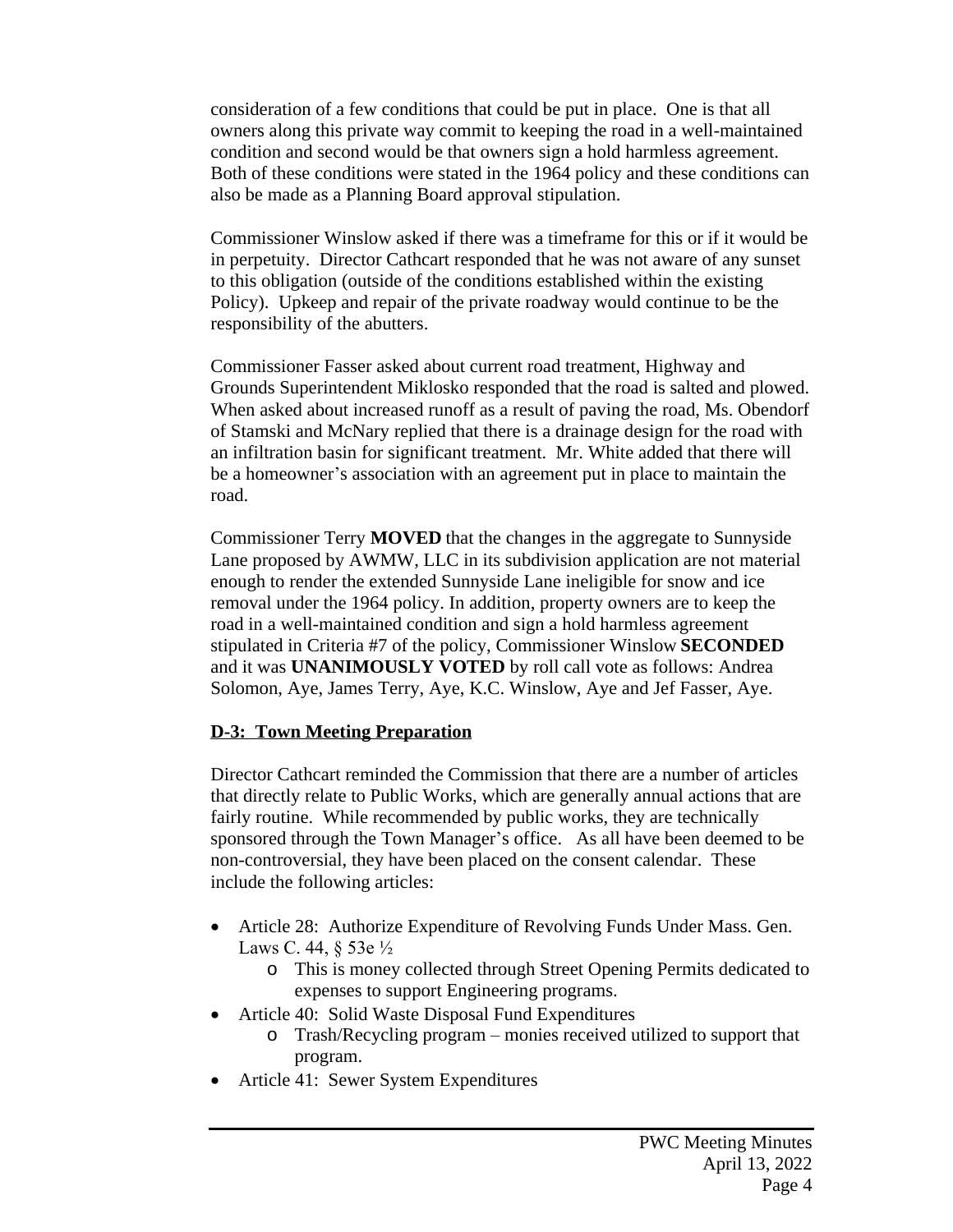- o User and Special Service fees collected by Sewer Division used for related operating capital expenditures.
- Article 42: Sewer Improvement Fund Expenditures
	- o Funds collected through expansion of sewer capacity to be used for expansion and I/I.
- Article 43: Water System Expenditures
	- o User and Special Service fees collected are used for the support of these programs.

Director Cathcart reminded the commission that if ten participants at Town Meeting request that any one of these articles be pulled from the consent calendar, a Commissioner will be assigned to present a brief overview of the associated program, with supporting materials and input offered by staff. If this would occur, the current schedule of articles would indicate this presentation would probably happen on the second day of Town Meeting. Commissioner Fasser and Terry both agreed to accept the responsibility of making such a presentation, if needed.

In addition to these routine articles, other articles of interest to Public Works also required some discussion and consideration in the event questions arise or formal positions may be warranted.

## **Article 30 – Scenic Roads Bylaw**

This bylaw is sponsored by the Historical Commission and Planning Board. As this bylaw introduces some cross-over in authority of interests within the public way, it is likely that the Town Meeting participants might want to know the Public Works Commission position on this bylaw. The Commission was informed that as a matter of process, it could opt to take any one of the following actions:

- Affirmative Action (i.e., support the passage of the Article as presented),
- No Action (i.e., oppose the passage of the Article as presented),
- No Position (effectively not offering support or opposition to Article as presented).

In addition to or an alternative to the above positions, a statement could also be provided as well, representing the Commission's collective position. Such statement could be presented on the Town's website, or in person on the floor of town meeting. The above procedure is applicable to any articles that the Public Works Commission decides to take a position on.

With regard to Article 30, Commissioner Solomon explained that she had learned a lot by watching how this article has been discussed in a number of venues leading up to Town Meeting and was surprised by how little of it was shared with Public Works. Commissioner Winslow expressed that the trees are well protected, but remains concerned that more should be done to protect the stone walls. Commissioner Terry added that he did not see that regular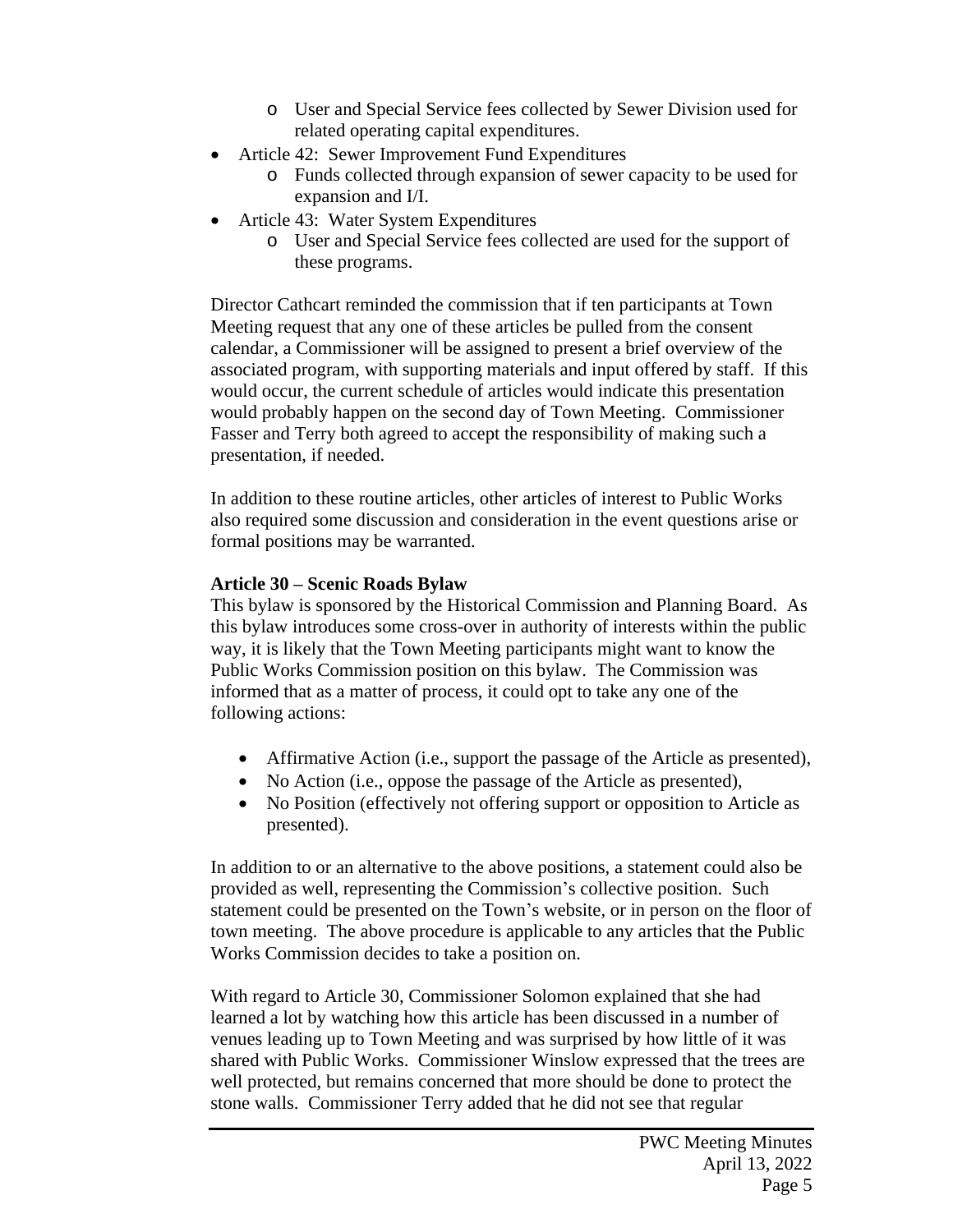maintenance by the public works crews would seem to be affected by the Scenic Roads Bylaw. He didn't see that there were many situations where stone walls might be affected. A concern he did express is that a number of the roads were laid out a long time ago, and there is not a good determination of whether a stone wall is within a public way or not. Commissioner Fasser is not opposed to the Scenic Road Bylaw, but felt that Public Works should have been more engaged in this process. Regardless of the position taken he felt it would be important to make a statement about what we already have in place and how we would like to proceed cooperatively.

Commissioner Solomon suggested making a statement about what policies are currently in place by Public Works might be of value. She would have liked more time to be spent with dialogue with Town Departments and Commissions working together to make a clear decision about the best way to handle these issues.

Commissioner Winslow mentioned that there would be a planning committee to draw up the language, and perhaps Public Works could request higher representation in this process.

Nancy Nelson, 1695 Lowell Road, explained that she felt the Historical Commission sent representatives out to various committees in the hope of providing increased collaboration.

Brooks Read, 366 Estabrook Road explained that he tried to find out where the bounds of the roads were to determine the location of the stone walls on his property and did not receive a favorable response from Town Counsel.

Commissioner Fasser expressed that if this bylaw passes, it would be important that the determination of right-of-way limits and boundaries be discussed. Commissioner Solomon added that the Scenic Roads Bylaw might delay work by instigating extra meetings for approval.

Commissioner Solomon **MOVED** to take no action on Article 30, The Scenic Roads Bylaw, Commissioner Terry **SECONDED** and there was a roll call vote as follows:

Andrea Solomon, Aye James Terry, Aye KC Winslow, Nay Jeff Fasser, Nay

Commissioner Fasser **MOVED** that Commissioner Solomon draft a statement regarding the Scenic Roads Bylaw, to be offered on behalf of the Public Works Commission, which will be finalized and made available at the upcoming Town Meeting. Commissioner Terry **SECONDED** and there was a roll call vote as follows: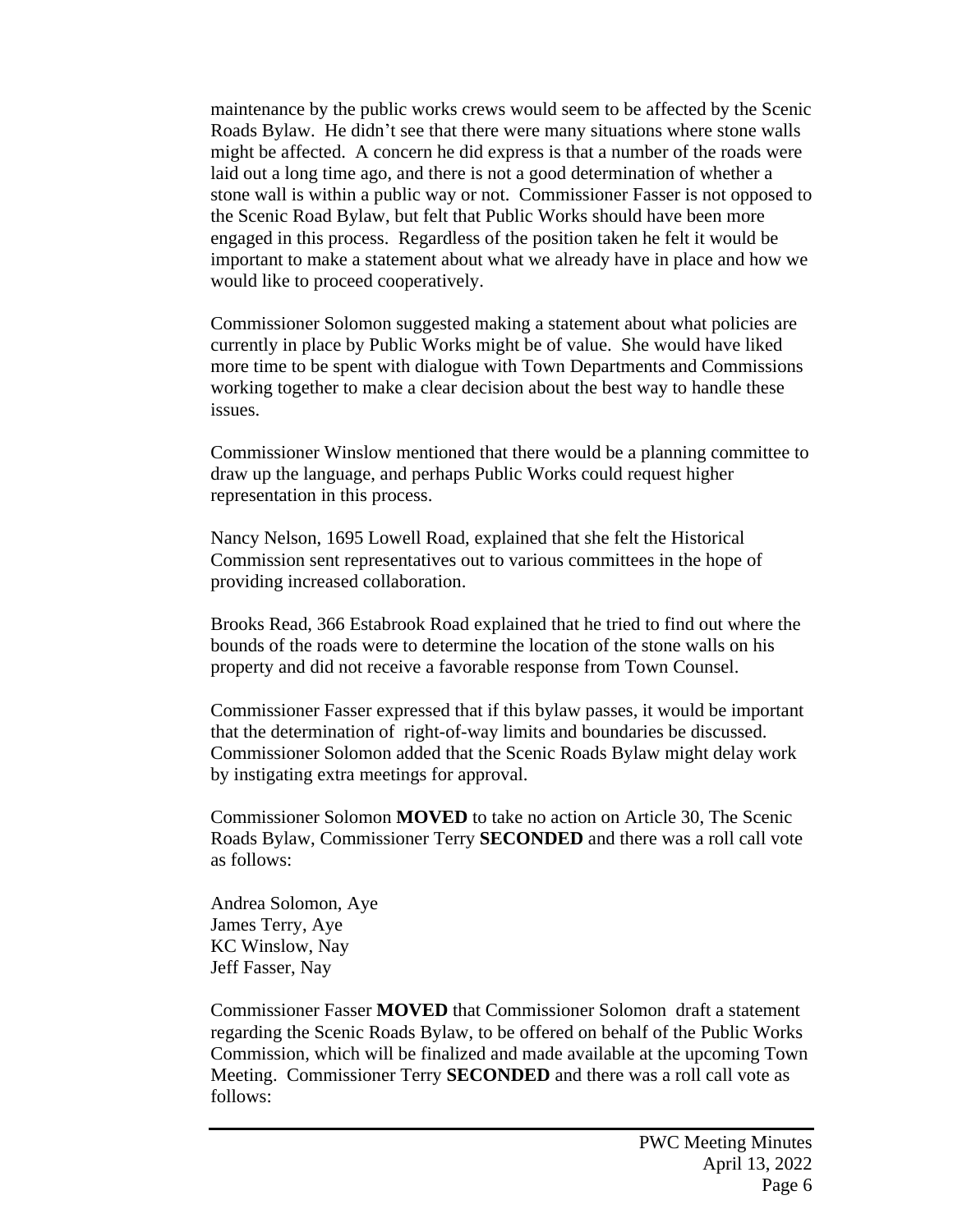Andrea Solomon, Aye James Terry, Aye KC Winslow, Aye Jeff Fasser, Aye

#### **Article 31 – Zoning Bylaw Amendment Additional Dwelling Unit**

This article is sponsored by the Planning Board. Director Cathcart noted that there are indirect implications that these additional dwelling units (ADU's) may have on Public Works, primarily when addressing private utility service layouts as well as increased wastewater capacity impacts. As you increase density and infill you inevitably increase demands on wastewater capacity and potable water. These issues are managed closely by the Public Works Commission. No position was taken on this article by the Commission.

#### **Article 33 – Zoning Bylaw Amendment – Zoning Map & Thoreau Depot Business District**

This article is sponsored by the Planning Board. This relates to the interest in changing the zoning within the Thoreau Depot District to entice mixed use of commercial and residential near public transportation. Again, such a redevelopment will drive a need to draw upon water and wastewater services.

Each building change or addition would likely occur at a scale that would require a water (use) impact assessment, in accordance with the water rules and regulations. The comprehensive wastewater master plan includes some potential expansion areas that we've identified in the future to serve existing environmental needs. It's likely that we would need to revisit this comprehensive plan and if the demand is unmitigated, run the risk of being issued a consent order from EPA if we exceed our permitted flow limit included in our NPDES permit. We continue to need to manage and address pressures for new and increased wastewater flow into our system. The commission was reminded that we are finalizing comments to be made to EPA as part of our NPDES renewal efforts and will be re-stating our interest in obtaining an increase in our existing flow limit. Regardless of where such development occurs, the Public Works Commission is responsible for reviewing and approving projects that would increase wastewater flow over 1,000 gallons per day.

No position was taken on this article by the Commission.

## **Article 16 – Five-Year Moratorium on the Installation of Synthetic Turf on Town Land.**

This article is a citizen petition**.** This is a moratorium on new synthetic turf in areas where it does not exist.There are concerns about environmental impacts of synthetic turf as well as health implications to the users of these turf fields and has recently been expanded to include concern about PFAs. A lot of athletic programs in Concord enjoy the benefits and flexibility of utilizing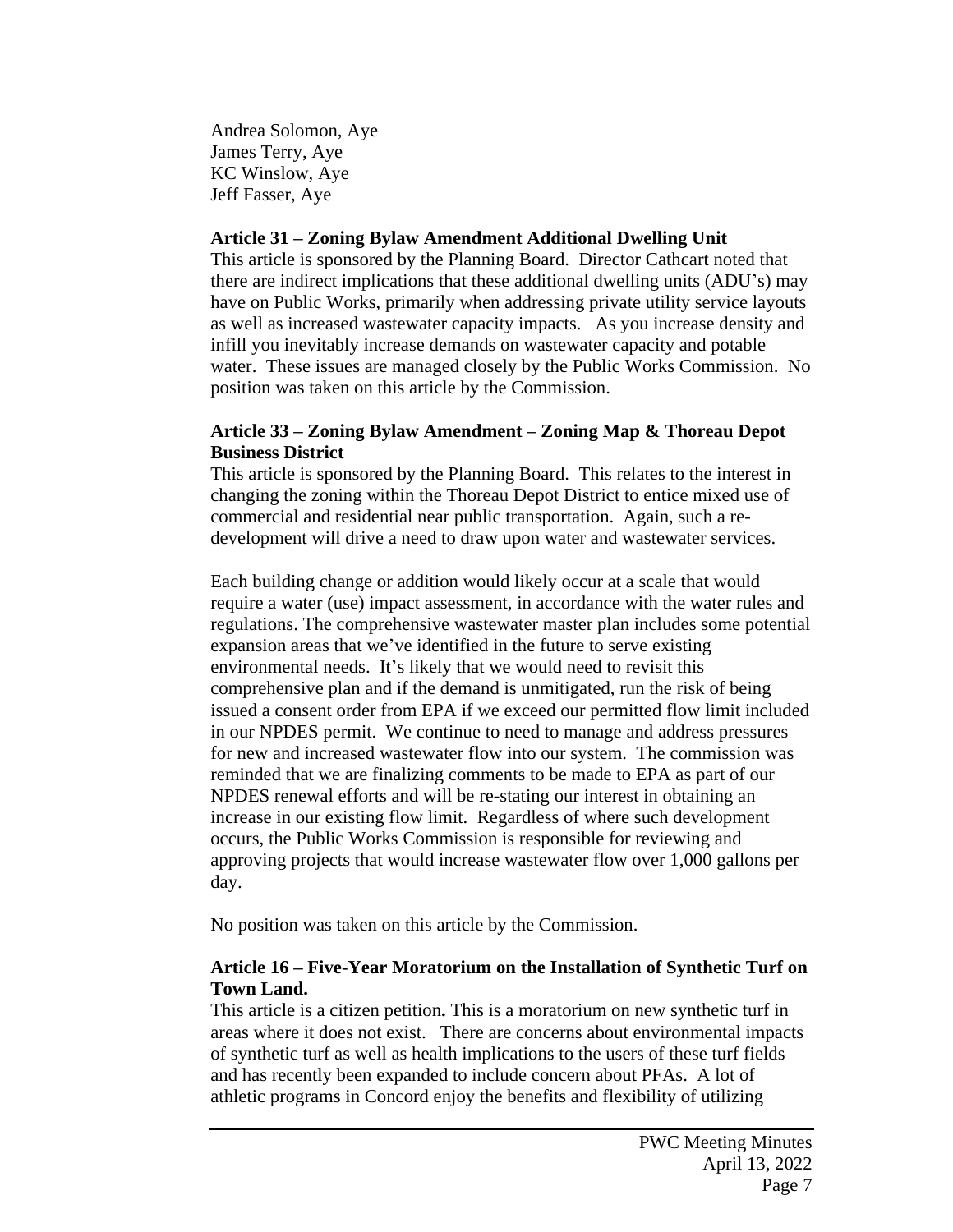synthetic turf fields. While there is a planned replacement of the Doug White Field within the next several years, the Doug White Field will not be affected by this article.

No position was taken on this article by the Commission.

## **Article 37 – Authorize Select Board to Petition to Impose a Checkout Bag Charge.**

This article is a citizen petition. There is a Statewide movement to incentivize the use of reusable bags or totes when shopping. This is in support of Statewide legislation that has not yet been passed. The article calls for retail establishments to charge a fee for the use of bags. The proponent originally identified the Board of Health as the municipal entity that would be tasked with enforcement. As such, public works had not been particularly engaged in vetting this Article. A few weeks ago, Public Works was approached by the proponent to find out if we would be willing to take on developing regulations for implementation and enforcement. The reason for this request was that Planning and Land Management determined they did not have the resources to commit to this effort. As public works has not been given sufficient time to understand what level of effort would be required, such a commitment has not been made. In the interest of moving the article forward, the Select Board has suggested the proponent revise the language to state that the Town Manager or his/her designee to be responsible for regulations and enforcement.

No position was taken on this article by the Commission.

# **Article 46 - Reformatory Branch Trail Feasibility Study Article 47 – Preserve Concord's Reformatory Branch Trail**

Both articles are citizen petitions. Article 46 is proposing a feasibility study which would call for \$75,000 to be allocated for a needs assessment to be performed by an engineering firm to determine potential use of and improvements to the reformatory branch trail. Article 47 calls for the trail to be maintained in its present condition allowing for only modest improvements and maintenance needs.

Public Works currently provides occasional maintenance support to the Natural Resources Commission, as needed, to keep the trail open, partly because there is a sewer line that runs from Lowell Road towards the Wastewater Treatment Plant.

Commissioner Fasser suggested that if Article 46 were to pass we would want to make sure we are included in the process from the start. Commissioner Terry suggested that the Select Board should appoint a committee to evaluate the situation. He feels the community and not a consultant should do the review to determine what should be done. No position was taken on these articles by the **Commission**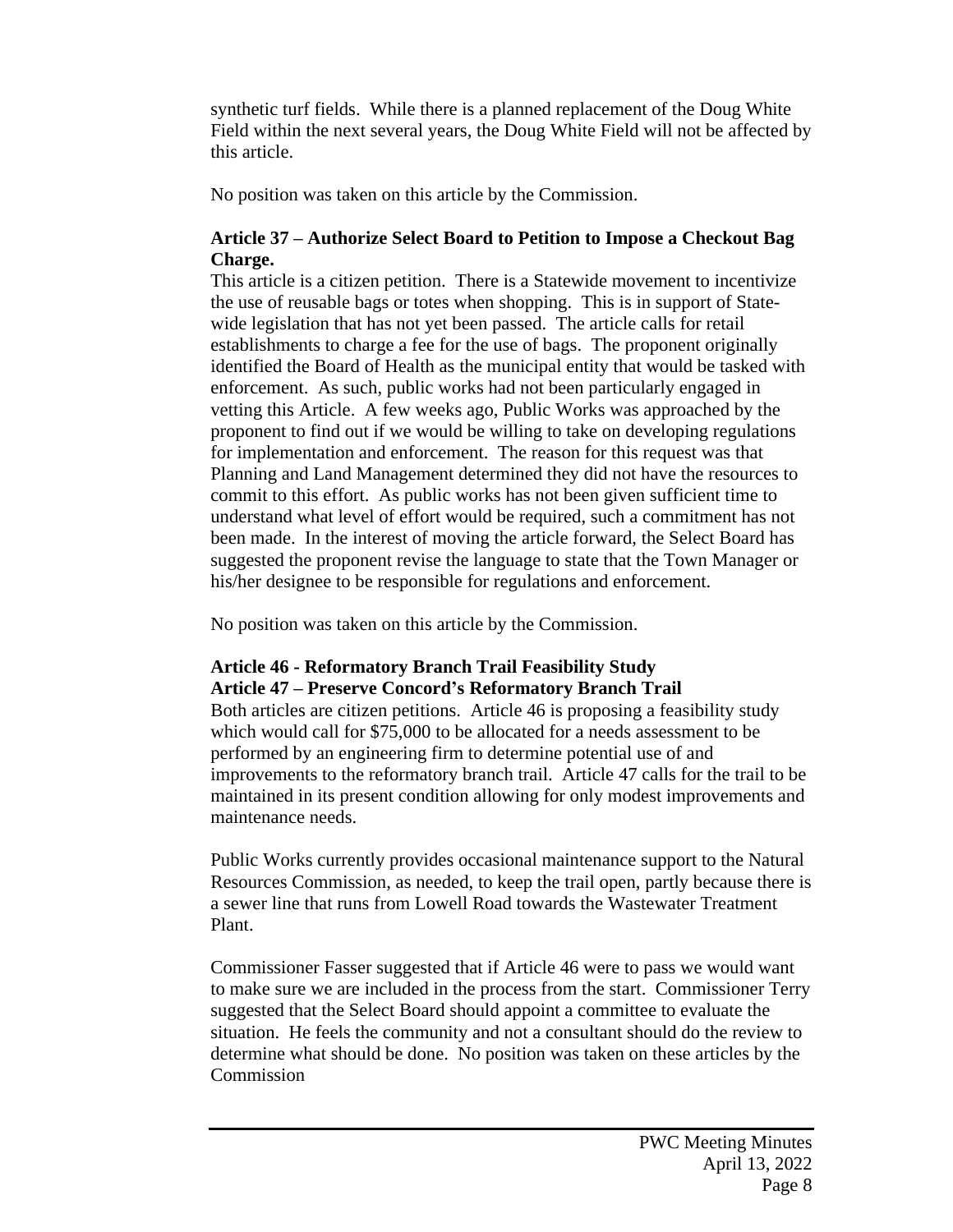# **D-4: Director's Report**

- **Engineering (Presented by Steve Dookran, Town Engineer) –**
	- o **Stow Street Parking Lot** Within the next few weeks, this parking lot is scheduled to be rebuilt and striped with ten new spaces, including one handicap space added. Underground infrastructure for future electric car charging is also being installed.
	- o **Town Wide Culvert Plan** This project evaluates all 176 culverts and eight bridges that are located in Town.

## **Highway, Grounds and Cemetery (Presented by Aaron Miklosko, Highway and Grounds Superintendent) -**

- o **Baker Ave. Water Main Break Trench Repair –** We worked together with the Water/Sewer division to complete a repair and reconstructed the road to make it safe for passing vehicles.
- o **Compost Site –** A lot of work was undertaken to prepare for the opening of the compost site at 755 Walden Street. This area is used as a snow dump for snow and ice operations, and then is prepared to allow residents to bring leaves and grass clippings that are used for compost.
- o **Emerson Field Project –** We are wrapping up work, preparing for summer use. The irrigation system was activated and tested. A lot of work was done by Eric Shaw and the Highway and Grounds Team.
- o **Fuel Depot at Keyes Road Facility –** A new dispenser was installed at this facility last week.
- o **Bruce Freeman Rail Trail Guardrail Repair –** The Grounds Division repaired a post and rail fence along the trail.
- o **War Memorial –** New flags were installed at this memorial in Concord Center in advance of the Patriots' Day parade.
- o **Business Recycling Event -** This event was held at the Keyes Road facility on April 1.

# **Water/Sewer (Presented by Jeffrey Murawski, Water/Sewer Superintendent)-**

- o **Hydrant Flushing –** Unilateral hydrant flushing is provided twice yearly, each time taking care of one third of the total hydrants. This results in improved water quality. This work occurred over the last two weeks.
- o **Water Event at Worcester's Polar Park –** A pH demonstration project was set up for a regional STEM fair event.
- o **CDL Licensing –** The Water/Sewer Division was registered as a training agency facility and performed this entry level driver training for a new employee.